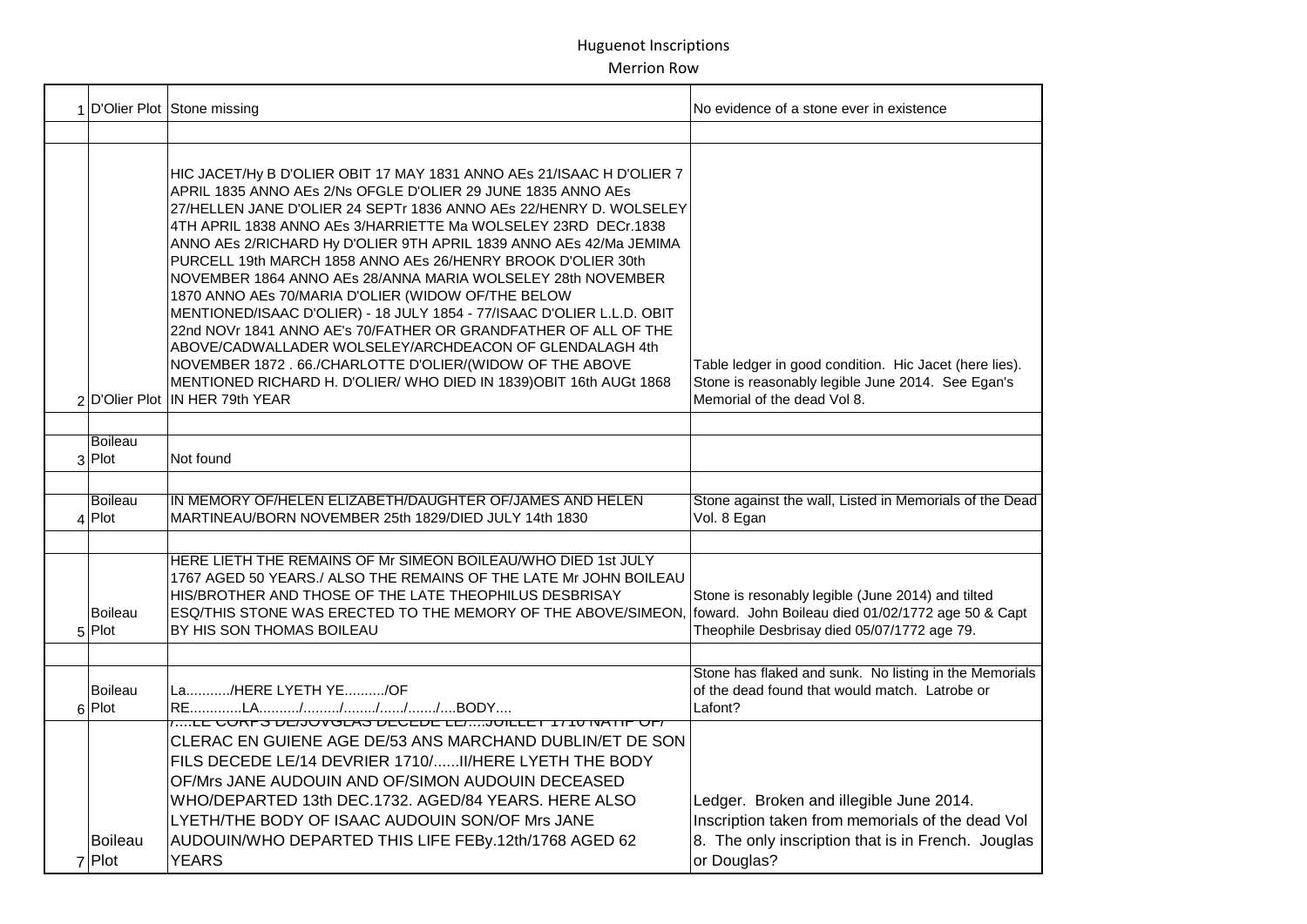| Dabzac<br>8 Plot          | BENETH THIS STONE/LIE THE EARTHLY REMAINS OF/HENRY<br>DABZAC DD/OF TRINITY COLLEGE DUBLIN/WHO DIED MAY 1790/AND<br>OF CATHERINE HIS WIFE/WHO/AFTER A WIDOWHOOD OF 28<br>YEARS/DIED DECEMBER 1818/"BLESSED ARE THE DEAD WHICH DIE<br>IN THE LORD"/OF THEIR 10 CHILDREN//HENRY, JANE<br>AND JULIA/LIE INTERRED NEAR THIS SPOT/ALSO THEIR DAUGHTER/<br>SUSAN DABZAC/WHO DIED JANUARY 12th 1853/ALSO THEIR<br>DAUGHTER ANNE/WIFE OF THE REV'd W VESEY/WHO DIED<br>FEBRUARY 14th 1861 | Table Ledger - Stone is broken                               |
|---------------------------|----------------------------------------------------------------------------------------------------------------------------------------------------------------------------------------------------------------------------------------------------------------------------------------------------------------------------------------------------------------------------------------------------------------------------------------------------------------------------------|--------------------------------------------------------------|
|                           |                                                                                                                                                                                                                                                                                                                                                                                                                                                                                  |                                                              |
| <b>Badier</b><br>$9$ Plot | FRANCIS JOSEPH SAMUEL/THE BELOVED SON OF/FRANCIS AND<br>HANNAH WHITE-BYRNE/BORN OCTr.29th.1862. DIED FEBry.3rd. 1863                                                                                                                                                                                                                                                                                                                                                             | Headstone in shape of cross                                  |
|                           |                                                                                                                                                                                                                                                                                                                                                                                                                                                                                  |                                                              |
| Du Bédat<br>$10$ Plot     | CHARLOTTE BLACKWELL/DAUGHTER OF/PETER DuBEDAT ESQr./DIED 7th<br>OCTr 1874, AGED 75 YEARS./"WHOM MINE EYES SHALL BEHOLD/AND NOT<br>A STRANGER"                                                                                                                                                                                                                                                                                                                                    | Headstone in shape of cross                                  |
|                           |                                                                                                                                                                                                                                                                                                                                                                                                                                                                                  |                                                              |
| Du Bédat<br>$11$ Plot     | SACRED/TO THE MEMORY OF/JOHN DuBÉDAT, /WHO DIED 21st. JULY 1881,<br>AGED 62 YEARS./ERECTED BY HIS AFFEVTIONATE WIDOW/SOPHIA<br>DUBÉDA./ALSO IN LOVING MEMORY OF/SOPHIA DUBÉDAT./WHO DEPARTED<br>THIS LIFE 3RD. MAY 1889,/AGED 72 YEARS                                                                                                                                                                                                                                           | Headstone with a small cross atoo with a kerbed<br>surround. |
|                           |                                                                                                                                                                                                                                                                                                                                                                                                                                                                                  |                                                              |
| Du Bédat<br>$12$ Plot     | IN/AFFECTIONATE REMEMBRANCE/OF/WILLIAM DU BÉBAT<br>SMYTH/BELOVED SON OF/DANIEL AND MARGUERITE SMYTH/WHO DIED<br>25th. JAN.1861./AGED 16. YEARS./THY BROTHER SHALL RISE AGAIN"/St.<br>John XL.25/ERECTED BY HIS BROTHER                                                                                                                                                                                                                                                           | Headstone within a kerbed surround.                          |
|                           |                                                                                                                                                                                                                                                                                                                                                                                                                                                                                  |                                                              |
| Du Bédat<br>$13$ Plot     | IN MEMORY OF/WILLIAM DUBEDAT ESQr./OF THE BANK OF IRELAND WHO<br>DEPARTED HIS LIFE/ON THE 12TH OF NIVEMBER 1859 AGED 74 YEARS/THE<br>REMAINS OF WHOSE ANCESTORS ARE/ALSO INTERRED IN THIS<br>GROUND/THIS STONE IS ERECTED BY HIS SONS/AS A MARK IF THEIR<br>AFFECTIONS./MARY, WIDOW OF THE ABOVE Wm DUBEDAT/DIED MAR 23<br>1876 AGED 72/FRANCIS DUBEDAT DIED 21 NOV 1857 AGED 36 YEARS                                                                                           | <b>Table Ledger</b>                                          |
|                           |                                                                                                                                                                                                                                                                                                                                                                                                                                                                                  |                                                              |
| Du Bédat<br>$14$ Plot     | ANNA LETICIA DUBÉDAT/WIFE OF/Wm GEO. DUBÉDAT J.P./DIED 29TH JANy -<br>1884,/AGED 64 YEARS/ THIS MONUMENT IS ERECTED BY HER/HUSBAND &<br>CHILDREN IN LOVING/REMEMBRANCE OF A GOOD/AND AFFECTIONATE<br>WIFE AND MOTHER                                                                                                                                                                                                                                                             | Ledger with kerbed surround.                                 |
|                           |                                                                                                                                                                                                                                                                                                                                                                                                                                                                                  |                                                              |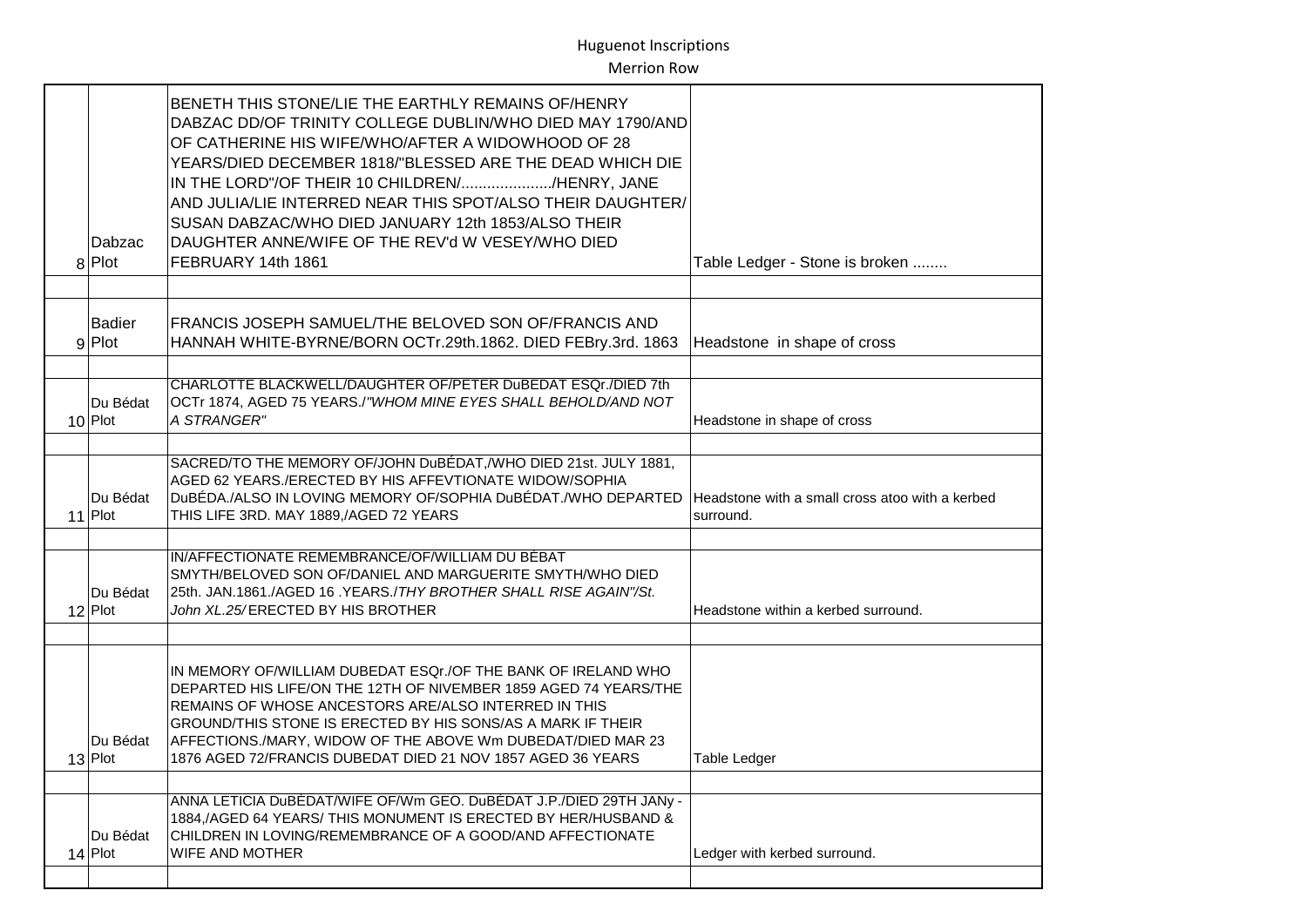| Du Bédat<br>$15$ Plot | ERECTED/TO/THE MEMORY OF/ Wm COPPERTHWAITE DuBEDAT/WHO DIED<br>27th-DEC.1876./AGED 27 YEARS./BY HIS BROTHER/FRANK                                                                                                                                                                                                                                                                                                                                                                                           | Headstone within a kerbed surround.                                                          |
|-----------------------|-------------------------------------------------------------------------------------------------------------------------------------------------------------------------------------------------------------------------------------------------------------------------------------------------------------------------------------------------------------------------------------------------------------------------------------------------------------------------------------------------------------|----------------------------------------------------------------------------------------------|
|                       |                                                                                                                                                                                                                                                                                                                                                                                                                                                                                                             |                                                                                              |
| 16 Tardy Plot         | HERE LIE THE REMAINS/OF/ELIAS TARDY ESQr. WHO DIED 4th<br>DECr.1796/AGED 55 YEARS/OF/ANNE TARDY FORMERLY DuBEDAT, WIFE/OF<br>ELIAS TARDY ESQr WHO DIED 6th DECr. 1787/AGED 39 YEARS/OF/FRANCIS<br>TARDY ESQr. ELDEST SON OF ELIAS TARDY/WHO DIED 2nd<br>AUGt.1836/AGED 62 YEARS./OF/JAMES TARDY ESQr. YOUNGEST SON OF<br>ELIAS TARDY/WHO DIED 9tH JUNE 1835/AGED 53 YEARS./AND OF SEVERAL<br>OF HIS CHILDREN/ALSO MARY ANNE WIFE OF THE ABOVE JAMES<br>TARDY/WHO DIED THE 8th OF MARCH 1884, AGED 92 YEARS. | Ledger with a cut stone coats of arms.                                                       |
| 17 Tardy Plot         | IN MEMORY OF/WILLIAM JOHNSTON/OF SYNNOT PLACE IN THIS CITY/WHO<br>DIED 22nd APRIL 1848/AND/HARRIET JOHNSTON NÉE MAZIERE/HIS WIFE<br>WHO DIED 7th MARCH 1866/THEIR REMINS REPOSE UNDERNEATH THIS<br>STONE/THEY WERE LOVELY AND PLEASANT IN THEIR LIVES AND/IN DEATH<br>THEY WERE NOT DIVIDED./ALSO OF FIVE OF THEIR<br>CHILDREN/HARRIET/MARCIA/MARCUS MAZIER/SARAH/LUCY/WHOSE<br>REMAINS ARE INTERRED IN AN AJOINING PLOT.                                                                                   | Leger legible June 2014                                                                      |
|                       |                                                                                                                                                                                                                                                                                                                                                                                                                                                                                                             |                                                                                              |
| Marland<br>$18$ Plot  | HERE LIETH THE REMAINS OF/Mr ROBERT MALLET/LATE OF THIS CITY:/HE<br>WAS BORN AT NORTH TAWTON IN DEVONSHIRE/HE DEPARTED THIS LIFE<br>ON THE 24 OF JUNE 1804/AGED 50 YEARS                                                                                                                                                                                                                                                                                                                                    | Table Ledger. Looks more like Mallll, Memorials of the<br>dead Vol 8 Egan give it as Mallet. |
|                       |                                                                                                                                                                                                                                                                                                                                                                                                                                                                                                             |                                                                                              |
|                       | SACRED/TO THE MEMORY OF/WILLIAM PIERRE LUNELL, ESQr., /WHO DIED<br>5th JUNE, 1843./AGED 57 YEARS/"I KNOW THAT HE SHALL RISE AGAIN IN<br>THE RESURRECTION AT THE LAST DAY"/ John XI.24./ALSO/ELIZABETH ANNE<br>LUNELL/SISTER OF THE ABOVE./BORN NOVEMBER 16th, 1783;/DIED<br>19 Lunell Plot NOVEMBER 4th, 1877/SHE IS NOT DEAD, BUT SLEEPETH"/ Luke VIII.52.                                                                                                                                                 | Headstone within a kerbed surround. Evidence of it<br>once being an iron railed enclosure.   |
|                       |                                                                                                                                                                                                                                                                                                                                                                                                                                                                                                             |                                                                                              |
| 20 Lunell Plot        | HERE LIE THE MORTAL REMAINS OF/ROBINA LUNELL/THE BELOVED WIFE<br>OF/WILLIAM PETER LUNELL ESQr. OF THIS CITY/OBIT 7TH NOVr. 18/ OF<br>THEIR CHILDREN ARE ALSO DEPOSITED NEAR THIS SPOT/GEORGE LUNELL<br>DIED 15TH. FEBy.1816 AGED 8 MONTHS/ROBINA LUNELL, 29 SEPt.1819 ONE<br>MONTH/WILLIAM LUNELL 1 JULY 1828 10 YEARS./GEORGE FREDK LUNELL<br>1st MARCH 1830 5 MONTHS.                                                                                                                                     | Ledger see memorials of the dead Vol. 8 Egan                                                 |
|                       |                                                                                                                                                                                                                                                                                                                                                                                                                                                                                                             |                                                                                              |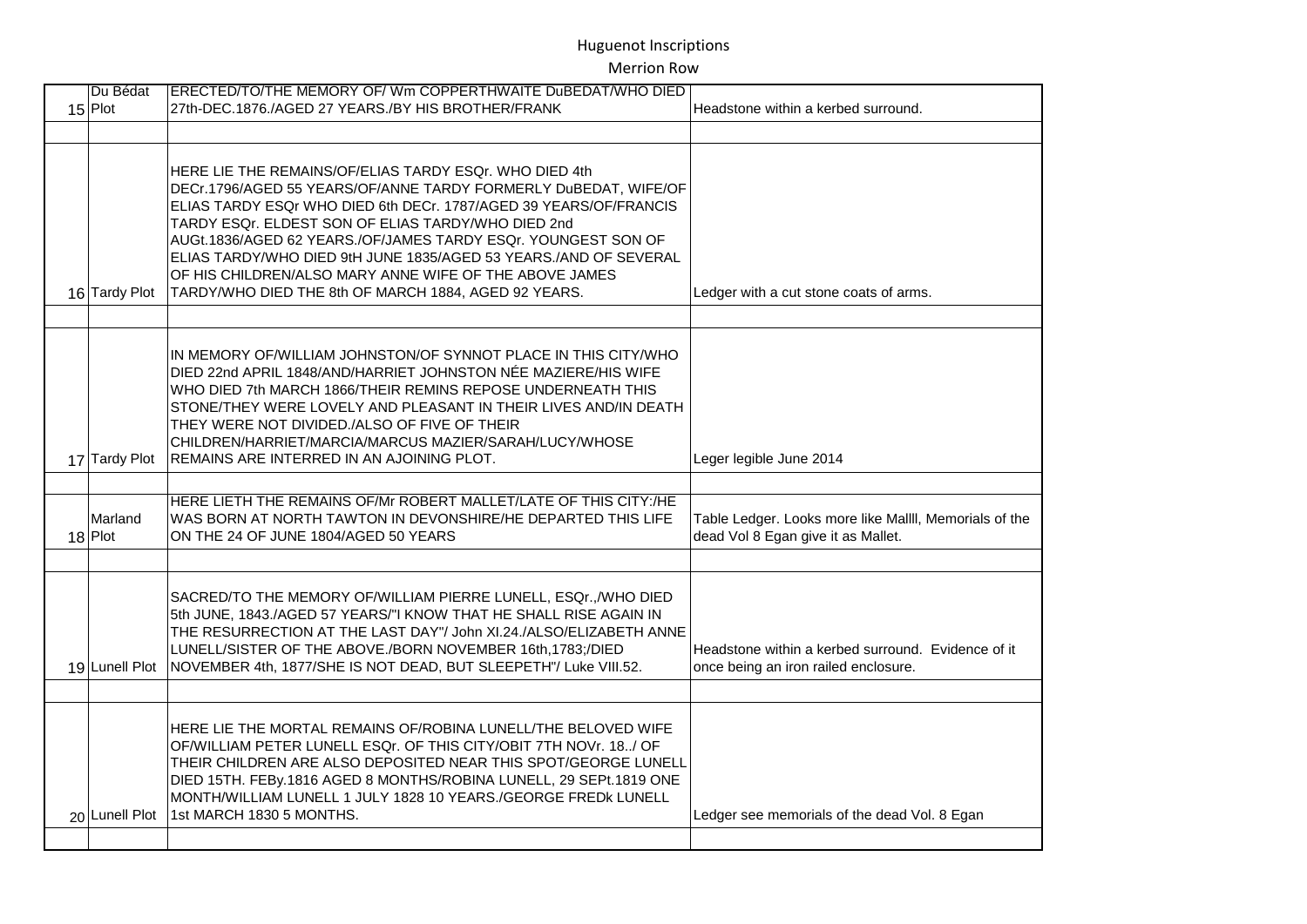|                          | HERE LYETH THE BODY OF MAUANNE DUPEE/WHO DEPARTED THIS LIFE                     |                                                    |
|--------------------------|---------------------------------------------------------------------------------|----------------------------------------------------|
|                          | ON YE 10th DAY/OF JUNE 1801 AGED 89. THIS STONE IS LAED/BY HER                  |                                                    |
|                          | AFFCt DRIEND ANNA MARIA DMVIL/AS A MARK OF REGARD FOR HER                       |                                                    |
|                          | 21 Lunell Plot   FAITHFUI/& AFFECt SERVICES.                                    | Ledger see memorials of the dead Vol. 8 Egan       |
|                          |                                                                                 |                                                    |
| 22 Lunell Plot Not Found |                                                                                 |                                                    |
|                          | MARY McCLEAN/ELIZABETH McCLEAN/ROBt. DIED FEBRUARY 1814/ADAM                    |                                                    |
|                          | McCLEAN SEN'r.D'd. 10TH DECEMBER 1831/SARAH HIS WIFE D'd 27TH                   |                                                    |
|                          | JANUARY 1832/BELINDA MARIA McCLEAN/WIFE OF ANDREW McCLEAN/DIED                  |                                                    |
| 23 Lunell Plot           | 25th-JANUARY 1841/AGED 28 YEARS                                                 | Ledger see memorials of the dead Vol. 8 Egan       |
|                          |                                                                                 |                                                    |
|                          | JOHN LAW ESQr M.D./DEPARTED THIS LIFE THE 30th OF APRIL 1809/AGED               |                                                    |
|                          | 63/SARAH LAW/HIS DAUGHTER 19th NOVr 18/MARGARET LAW/RELICT OF                   |                                                    |
|                          | JOHN LAW ESQr M.D./19TH OF SEPTr/ 183./AGED 86/HUGH LAW ESQr/WHO                |                                                    |
|                          | DEPARTED THIS LIFE /28OCTOBER 18/AGED 69/ELIZABETH JACKSON/2nd                  |                                                    |
| Maziere                  | DAUGHTER OF JOHN LAW M.D./DEPARTED THIS LIFE JANUARY 10th                       |                                                    |
| $24$ Plot                | 18./AGED                                                                        | Table Ledger                                       |
|                          |                                                                                 |                                                    |
| Maziere                  | 1788/ANDREW DE LA MAZIER/MARY LE BLANC/HIS WIFE/CHILDREN 4                      | Headstone on the wall, presume moved at some point |
| $25$ Plot                | SONS/AND 5 DAUGHTERS/ FAMILY OF ADLM JUN                                        | held in by iron brackets so not a recent move.     |
|                          |                                                                                 |                                                    |
|                          | HERE LIES. THE BODY OF/MABEL LUNELL/WIFE OF GEORGE LUNELL                       |                                                    |
| 26 Lunell Plot           | ESQr./WHO DEPARTED THIS LIFE,/27th OCTr - 1810                                  | Ledger see memorials of the dead Vol 8 Egan        |
|                          |                                                                                 |                                                    |
|                          | HERE LIES/THE BODY OF/GEORGE LUNELL ESQr./WHO DEPATED THIS                      |                                                    |
| 27 Lunell Plot           | LIFE/17th JANy - 1811/ AGED 50 YEARS.                                           | Ledger see memorials of the dead Vol. 8 Egan       |
|                          |                                                                                 |                                                    |
|                          | REBECCA LUNELL/WIDOW OF WILLIAM LUNELL ESQr./DEPARTED THIS LIFE                 |                                                    |
|                          | IN BRISTOL/10th MARCH 1807 AGED 81 YEARS. HER REMAINS ARE                       |                                                    |
| 28 Lunell Plot           | INTERR'D HERE/AT HER OWN DESIRE NEXT TO THOSE,/OF HER BELOVED<br><b>HUSBAND</b> | Ledger see memorials of the dead Vol. 8 Egan       |
|                          |                                                                                 |                                                    |
|                          |                                                                                 |                                                    |